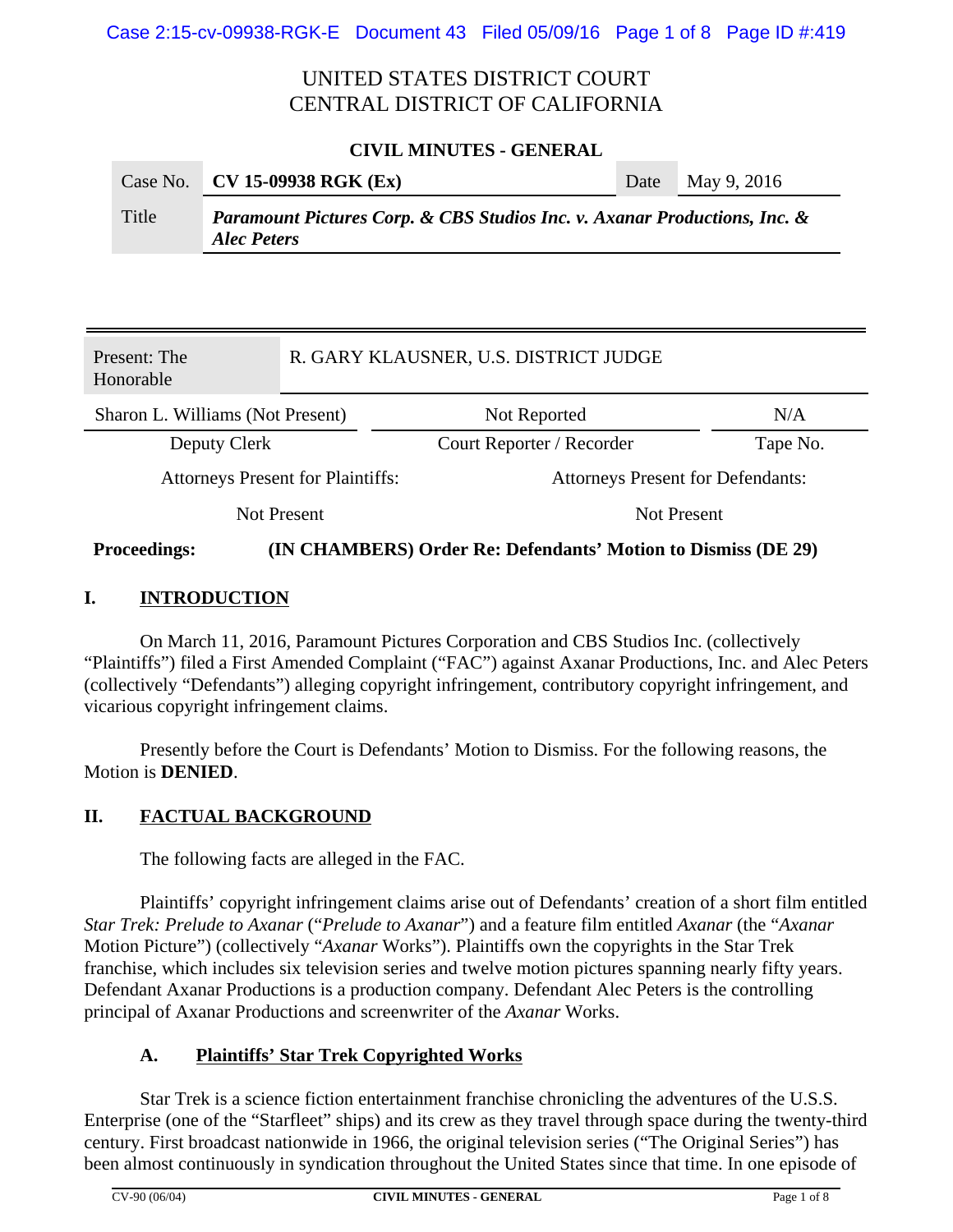#### Case 2:15-cv-09938-RGK-E Document 43 Filed 05/09/16 Page 2 of 8 Page ID #:420

The Original Series, James T. Kirk, captain of the U.S.S. Enterprise, meets his hero, Garth of Izar (a former Starship captain). Kirk and Garth discuss Garth's victory in the Battle of Axanar.

Since The Original Series, there have been five additional Star Trek television series totally more than 700 episodes (collectively with The Original Series, "Star Trek Television Series"). There have also been twelve Star Trek motion pictures ("Star Trek Motion Pictures"). Plaintiffs continue to develop the Star Trek works, with plans to release a new motion picture in 2016 and a new television series in 2017. CBS owns the copyrights in the Star Trek Television Series, while Paramount owns the copyrights in the Star Trek Motion Pictures. Plaintiffs also jointly own United States copyrights in numerous other Star Trek works including novels in which Garth of Izar and Star Trek starships appear (collectively with Star Trek Television Series and Star Trek Motion Pictures, "Star Trek Copyrighted Works").

# **B. Defendants'** *Axanar* **Works**

Plaintiffs allege that the *Axanar* Works infringe their works by using Star Trek settings, characters, species, and themes. Plaintiffs believe that Defendants have raised over \$1 million to produce these works, including building a studio and hiring actors, set designers, and costume designers.

# *1. Prelude to Axanar*

*Prelude to Axanar* is a short film written and produced by Defendants that tells the story of Garth of Izar during the war between the Federation and the Klingon Empire. Defendants have incorporated numerous elements of the Star Trek Copyrighted Works into this short film, such as the elements of the Battle of Axanar itself, the Federation, the Klingons, Vulcans, Starfleet, and Starfleet officers and commanders, including Garth of Izar. According to Defendants' Kickstarter campaign, "Prelude to Axanar will be Star Trek like you have never seen it before, showing the central characters of Axanar giving both a historical and personal account of the war." (FAC ¶ 29, ECF No. 26.)

Defendants funded this short film through Kickstarter, a crowdsource fundraising website. Currently, Defendants are distributing *Prelude to Axanar* via Youtube.com.

*2. Axanar* Motion Picture

*Axanar* is a feature length motion picture that takes place 21 years before the first Captain Kirk episode of The Original Star Trek. *Axanar* is the story of Captain Kirk's hero, Garth of Izar, and his crew during the Four Years War – the war with the Klingon Empire that almost tore apart the Federation. Garth's victory at Axanar allowed the Federation to become the entity known in Captain Kirk's time.

Defendant Peters has written the *Axanar* script – posting about a "fully revised and locked script" on Axanar Productions' Facebook page. (FAC ¶ 36, ECF No. 26.) Although Defendants originally announced that filming would not begin until 2016, Defendants released one scene from the motion picture in 2015, which they call the "Vulcan Scene." Plaintiffs believe that Defendants have filmed at least one other scene in addition to the Vulcan Scene. Defendants are currently in the process of producing, directing, creating the sets, and designing costumes for the motion picture.

Plaintiffs allege Defendants copied numerous protected elements from the Star Trek Copyrighted Works, including elements of the Battle of Axanar, characters, species, costumes, makeup, weapons, and starships.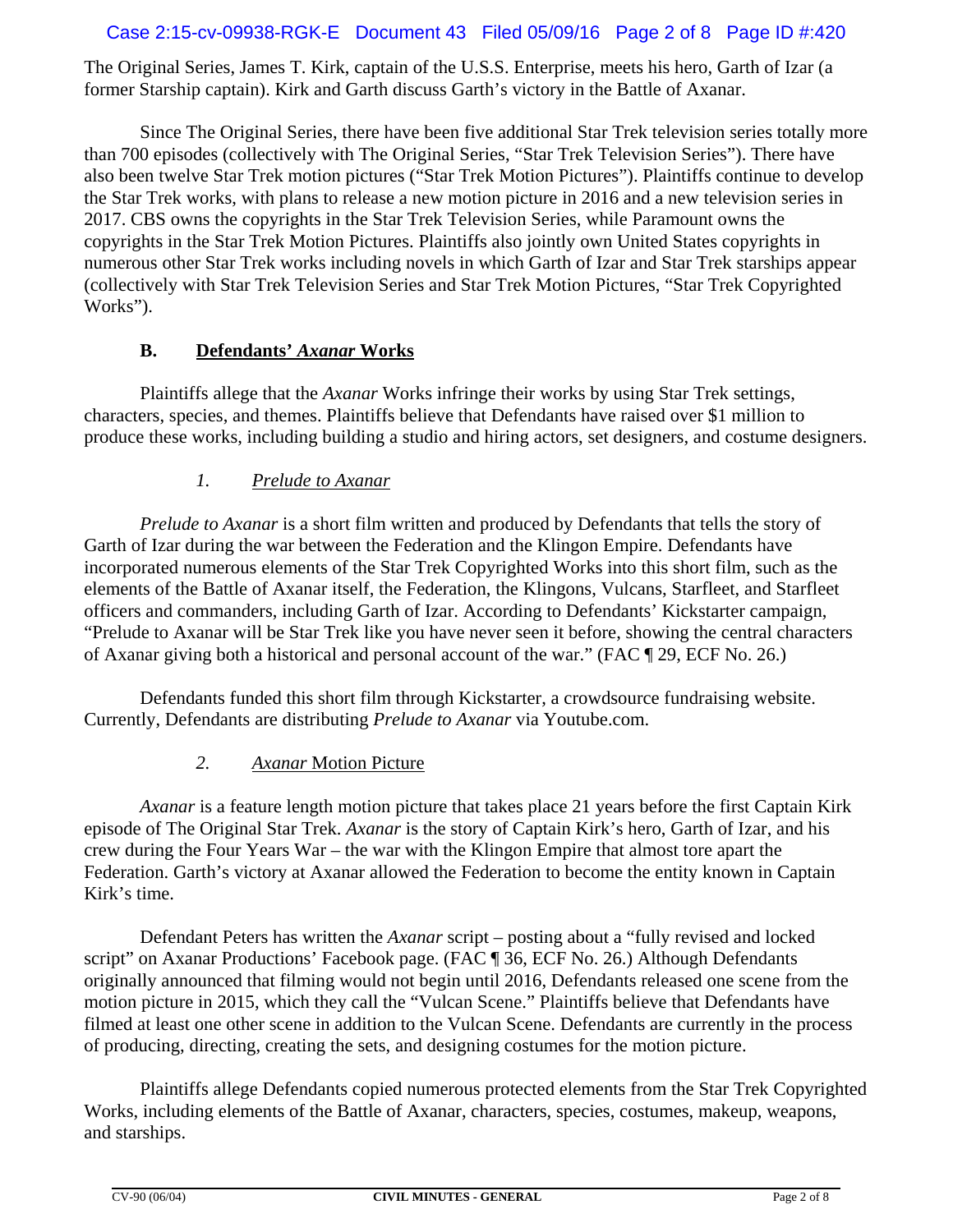# **III. JUDICIAL STANDARD**

Under Rule 12(b)(6), dismissal for failure to state a claim is "proper only where there is no cognizable legal theory or an absence of sufficient facts alleged to support a cognizable legal theory." *Navarro v. Block*, 250 F.3d 729, 732 (9th Cir. 2001). To survive a motion to dismiss, a complaint must contain sufficient factual matter "'to state a claim to relief that is plausible on its face.'" *Ashcroft v. Iqbal*, 556 U.S. 662, 678 (2009) (quoting *Bell Atl. Corp. v. Twombly*, 550 U.S. 544, 570 (2007)). A claim is facially plausible if the plaintiff alleges enough facts to draw a reasonable inference that the defendant is liable for the alleged misconduct. *Id.* A plaintiff need not provide detailed factual allegations but must provide more than mere legal conclusions. *Twombly*, 550 U.S. at 555. "Threadbare recitals of the elements of a cause of action, supported by mere conclusory statements, do not suffice." *Iqbal*, 556 U.S. at 678. When ruling on a Rule 12(b)(6) motion, the court must accept the allegations in the complaint as true and construe them in the light most favorable to the non-moving party. *Cahill v. Liberty Mut. Ins. Co.*, 80 F.3d 336, 337–38 (9th Cir. 1996). The court shall not consider facts outside the complaint. *Arpin v. Santa Clara Valley Transp. Agency*, 261 F.3d 912, 925 (9th Cir. 2001).

# **IV. DISCUSSION**

To establish copyright infringement, Plaintiff must demonstrate "(1) ownership of a valid copyright, and (2) copying of constituent elements of the work that are original." *Feist Pubs., Inc. v. Rural Tel. Serv. Co.*, 499 U.S. 340, 361 (1991). Defendants argue, on several grounds, that the Court should dismiss Plaintiffs' claims for failure to plausibly allege copyright infringement.

Both parties do not dispute that Paramount and CBS own the copyrights to the Star Trek Copyrighted works. Plaintiffs have identified the copyright registrations for the first episode of each television series and the registrations for each motion picture. (FAC App. A, ECF No. 26.) However, Defendants offer various arguments that Plaintiffs fail to plead copyright infringement.

### **A. Plaintiffs Plead with Sufficient Specificity**

### *1. Plaintiffs Provide Sufficient Notice*

Defendants argue that Plaintiffs fail to plead copyright infringement with sufficient specificity, thus not providing Defendants with requisite notice to determine the potentially infringing works. Defendants argue that Plaintiffs fail to plausibly plead their claims because the FAC does not identify each episode, film, and elements that were allegedly infringed to provide notice of and allow investigation into the claims to assess liability. The Court disagrees.

Courts do not require copyright claims to be pled with such particularity; rather, courts find a complaint sufficiently pled if it "alleges representative acts of infringement rather than a comprehensive listing." *Blizzard Entm't, Inc. v. Lilith Games (Shanghai) Co. Ltd.*, 3:15-CV-04084-CRB, 2015 WL 8178826, at \*6 (N.D. Cal. Dec. 8, 2015). Defendants rely on *Four Navy Seals v. Associated Press*, 413 F. Supp. 2d 1136 (S.D. Cal. 2005) to support their argument that the Court must grant a motion to dismiss when the complaint fails to identify exactly which works Defendants infringed. Defendants' reliance on *Four Navy Seals* is misplaced. In *Four Navy Seals*, military personnel alleged copyright infringement of photographs against a media organization. The plaintiffs in *Four Navy Seals* simply alleged that "at least one of the [1800 photographs] was used" by defendants, without specifying which of the 1800 photographs, thus leaving defendants without any notice as to the copyrighted works at issue. Plaintiffs here, unlike the plaintiffs in *Four Navy Seals*, alleged copyright infringement as to the Star Trek franchise as a whole, going to great lengths to compare and contrast allegedly infringing elements of the Star Trek franchise through photographs and vivid descriptions.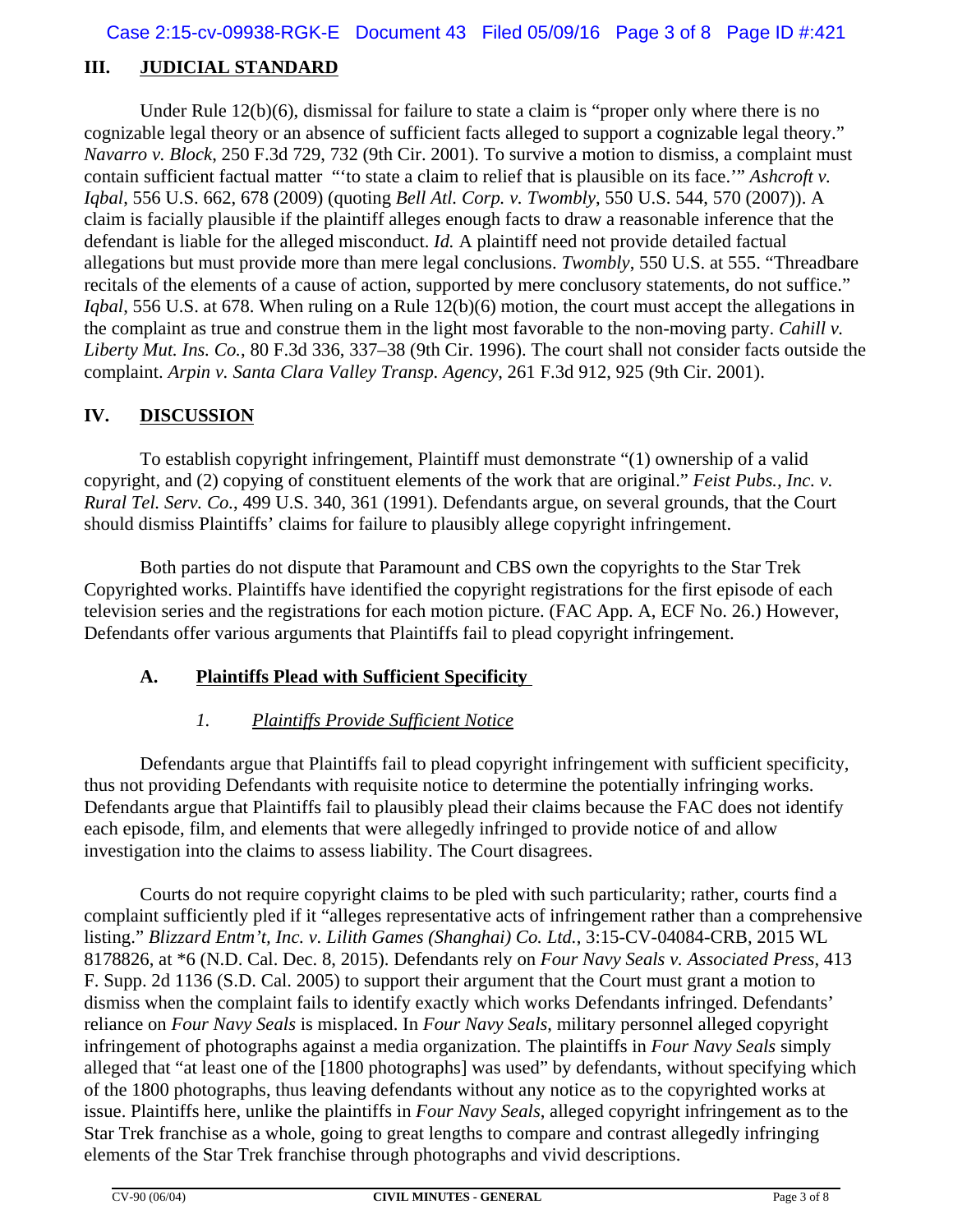#### Case 2:15-cv-09938-RGK-E Document 43 Filed 05/09/16 Page 4 of 8 Page ID #:422

Defendants cite to numerous additional district court cases in support of their argument that Plaintiffs must identify each work at issue. All of these cases are distinguishable. The plaintiff in *Plunket v. Doyle*, No. 99 Civ. 11006 (KMW), 2001 WL 175252, at \*4 (S.D.N.Y. Feb. 22, 2001) provided a multi-page schedule of the literary works potentially at issue and asserted "in her [c]omplaint that her copyright claims [were] not limited to these works." *Id.* Here, Plaintiffs define the Star Trek Coyprighted Works and include a detailed description of the allegedly infringing elements. In *Palmer Kane LLC v. Scholastic Corp.*, No. 12 Civ. 3890 (TPG), 2014 WL 1303135, at \*3-4 (S.D.N.Y. Mar. 31, 2014), the plaintiff failed to allege which of the 146 photographs on a list were at issue. *Palmer Kane* involved individual infringement of specific photos, rather than broad allegations of infringement of an entire television and film franchise. Further, Plaintiffs here clearly identify infringing elements of Defendants' works. Lastly, the court in *Synopsys, Inc. v. ATopTech, Inc.*, No. C 12-CV-02965 SC, 2013 WL 5770542, at  $*4$  (N.D. Cal. Oct. 24, 2013) dismissed the plaintiff's copyright infringement claim because the plaintiff failed to make clear what the defendant copied, making "it impossible for the [c]ourt to find [p]laintiff's claim plausible." *Synopsys* involved copyright infringement of source code, rather than a film or television franchise. Unlike the cases cited by Defendants, the Complaint here clearly enables the Court to understand what elements of Plaintiffs' copyright works are allegedly infringed.

The Court finds the Complaint sufficiently provides Defendants notice of the allegedly infringing elements at issue. For example, Plaintiffs allege that the Starship U.S.S. Enterprise, which first appears in the pilot episodes of The Original Series and is consistently portrayed throughout the franchise's episodes and films, appears in Defendants' *Prelude to Axanar*. (FAC ¶ 46 22:5-16, ECF No. 26.) This provides Defendants with notice that their use of the U.S.S. Enterprise is potentially infringing each Star Trek Copyrighted Work in which the U.S.S. Enterprise appears. Further, Plaintiffs allege that Soval, a character first seen in an episode of the Star Trek *Enterprise* television series and later seen in other Star Trek Copyrighted Works including the 1979 Motion Picture, appears in Defendants' *Prelude to Axanar* wearing a copied costume and portraying himself as the same Soval character as in the Star Trek Copyrighted Works. (FAC ¶ 46 17:1-19, ECF No. 26.) This provides Defendants with sufficient notice that their use of Soval in the context of *Prelude to Axanar* is potentially infringing each Star Trek Copyrighted Work in which Soval appears.

### *2. Paramount Has Standing to Sue*

Defendants further argue that Plaintiffs' lack of specificity does not enable Defendants to differentiate between which copyrights are owned by CBS and which are owned by Paramount. Defendants contend that this differentiation is crucial to determine Paramount's standing to sue since Paramount owns the copyrights to the motion picture franchise, which are derivative works of The Original Series. Because Paramount owns copyrights to derivative works, it only owns copyrights in the original aspects of the Star Trek Motion Pictures – "the creator of the derivative work has a copyright only as to those original aspects of the work that the derivative creator contributed, and only to the extent that the derivative creator's contributions are 'more than trivial.'" *DC Comics v. Towle*, 802 F.3d 1012 (9th Cir. 2015) (quoting *U.S.A. Auto Parts Network, Inc. v. Parts Geek LLC*, 692 F.3d 1009, 1016 (9th Cir. 2012)). The Court finds this argument unavailing.

Plaintiffs define the Star Trek Copyrighted Works as including both the motion pictures and television series, providing the copyright registration numbers for the first episode of each television series and for each motion picture. To demonstrate substantial similarity, Plaintiffs describe individual infringing elements in the Complaint. (FAC ¶¶ 46-47, ECF No. 26.) However, Plaintiffs do not claim that these individual infringing elements are subject to copyright protection – these elements are included in the Complaint to demonstrate the similarities between the Star Trek Copyrighted Works and the *Axanar* Works. Rather, Plaintiffs' copyright infringement claims are solely based on the Star Trek Copyrighted Works as defined in the Complaint.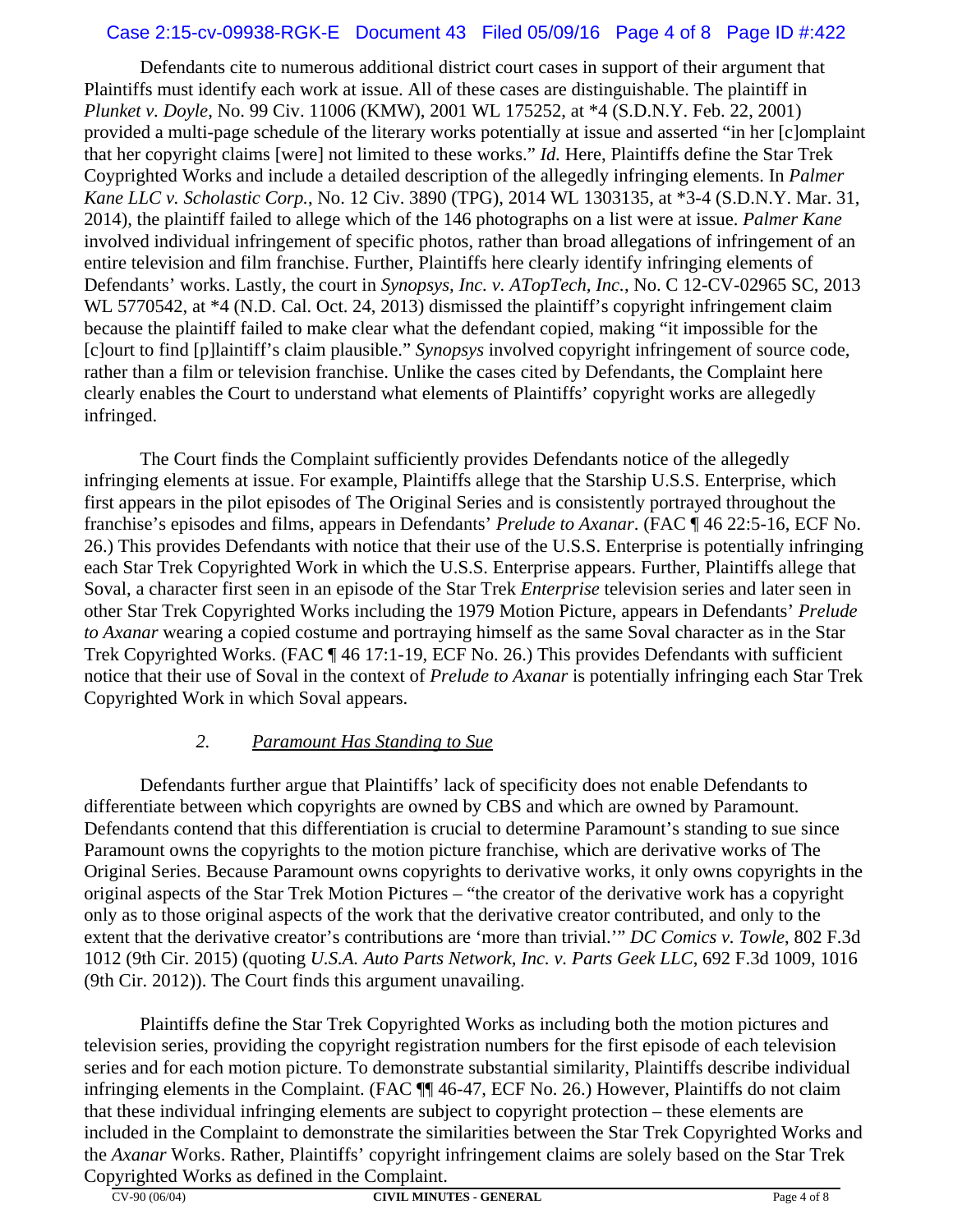### Case 2:15-cv-09938-RGK-E Document 43 Filed 05/09/16 Page 5 of 8 Page ID #:423

Because it is undisputed that Paramount owns the copyrights to the Star Trek Motion Pictures, which is included in the Star Trek Copyrighted Works, Paramount has standing to sue for copyright infringement based on these works.

### **B. Plaintiffs'Allegations Made on "Information and Belief"**

#### *1. Copyright Infringement Allegations Made on "Information and Belief"*

Defendants argue Plaintiffs improperly base their claims on bare allegations of "information and belief," which, "without more is insufficient to survive a motion to dismiss for failure to state a claim." *Solis v. City of Fresno*, 1:11 CV 00053 AWI, 2012 WL 868681, at \*8 (E.D. Cal. Mar. 13, 2012). This argument is unavailing. *Twombly's* "plausibility standard does not prevent a plaintiff from 'pleading facts alleged "upon information and belief"' where there facts are peculiarly within the possession and control of the defendants, . . . or where the belief is based on factual information that makes the inference of culpability plausible." *Keegan v. Am. Honda Motor Co., Inc.*, 838 F. Supp. 2d 929, 961 (C.D. Cal. 2012) (quoting *Arista Records, LLC v. Doe 3*, 604 F.3d 110, 120 (2d Cir. 2010)).

Here, Plaintiffs' allegations based on "information and belief" are bolstered by specific facts and many allegations gleaned directly from comparing the works at issue and from Defendants' public postings on social media. For example, Plaintiffs include a screenshot of Defendants' Facebook post of a photo of Defendant Peters posing with a "fully revised and locked script." (FAC ¶ 36, ECF No. 26.) Plaintiffs' copyright infringement allegations as to the *Axanar* Motion Picture are based on this script, along with the Vulcan Scene.

Thus, the Court finds Plaintiffs' allegations, even those based on "information and belief," sufficient to state a claim for copyright infringement.

#### *2. Vicarious Infringement: Direct Financial Benefit Allegations Made on "Information and Belief"*

To sufficiently plead vicarious infringement, Plaintiffs must allege facts as to how Defendants have enjoyed a "direct financial benefit." *Ellison v. Robertson*, 357 F.3d 1072, 1078 (9th Cir. 2004). To sufficiently plead vicarious copyright infringement, a profit does not have to be realized. *Capitol Records, Inc. v. MP3tunes*, LLC, 48 F. Supp. 3d 703, 712 (S.D.N.Y. 2014). Rather, "[f]inancial benefit exists where the availability of infringing material 'acts as a "draw" for customers.'" *A&M Records, Inc. v. Napster, Inc.*, 239 F.3d 1004, 1023 (9th Cir. 2001) (quoting *Fonovisa, Inc. v. Cherry Auction, Inc.*, 76 F.3d 259, 263-64 (9th Cir. 1996)). According to Defendants, Plaintiffs' allegation that Defendants enjoyed a "direct financial benefit" is insufficient when based on "information and belief." (FAC ¶ 62, ECF No. 26.) The Court disagrees.

Plaintiffs allege that *Prelude to Axanar* was "funded on Kickstarter, a crowdsourcing website where parties can raise money for future projects" and that "Defendants are currently distributing and publicly performing *Prelude to Axanar* online via Youtube.com." (FAC ¶ 22, 27, ECF No. 26.) Plaintiffs also allege that Defendants funded the *Axanar* Motion Picture on Kickstarter and Indiegogo, another crowdsourcing website similar to Kickstarter, and that Defendants have already released a scene (the Vulcan Scene) from the *Axanar* Motion Picture on Defendants' website and on Youtube.com. (FAC ¶ 31-32, 39, ECF No. 26.) Further, Plaintiffs allege that "Defendants have raised over \$1 million so far to produce these works." (FAC ¶ 2, ECF No. 26.) Although it is unclear whether Defendants stand to earn a profit from the *Axanar* Works, realizing a profit is irrelevant to this analysis. The Court can easily infer that by raising \$1 million to produce the *Axanar* Works and disseminating the *Axanar* Works on Youtube.com, the allegedly infringing material "acts as a 'draw' for customers" to watch Defendants' films. *A&M Records, Inc.*, 239 F.3d at 1023 (quoting *Fonovisa, Inc.*, 76 F.3d at 263-64).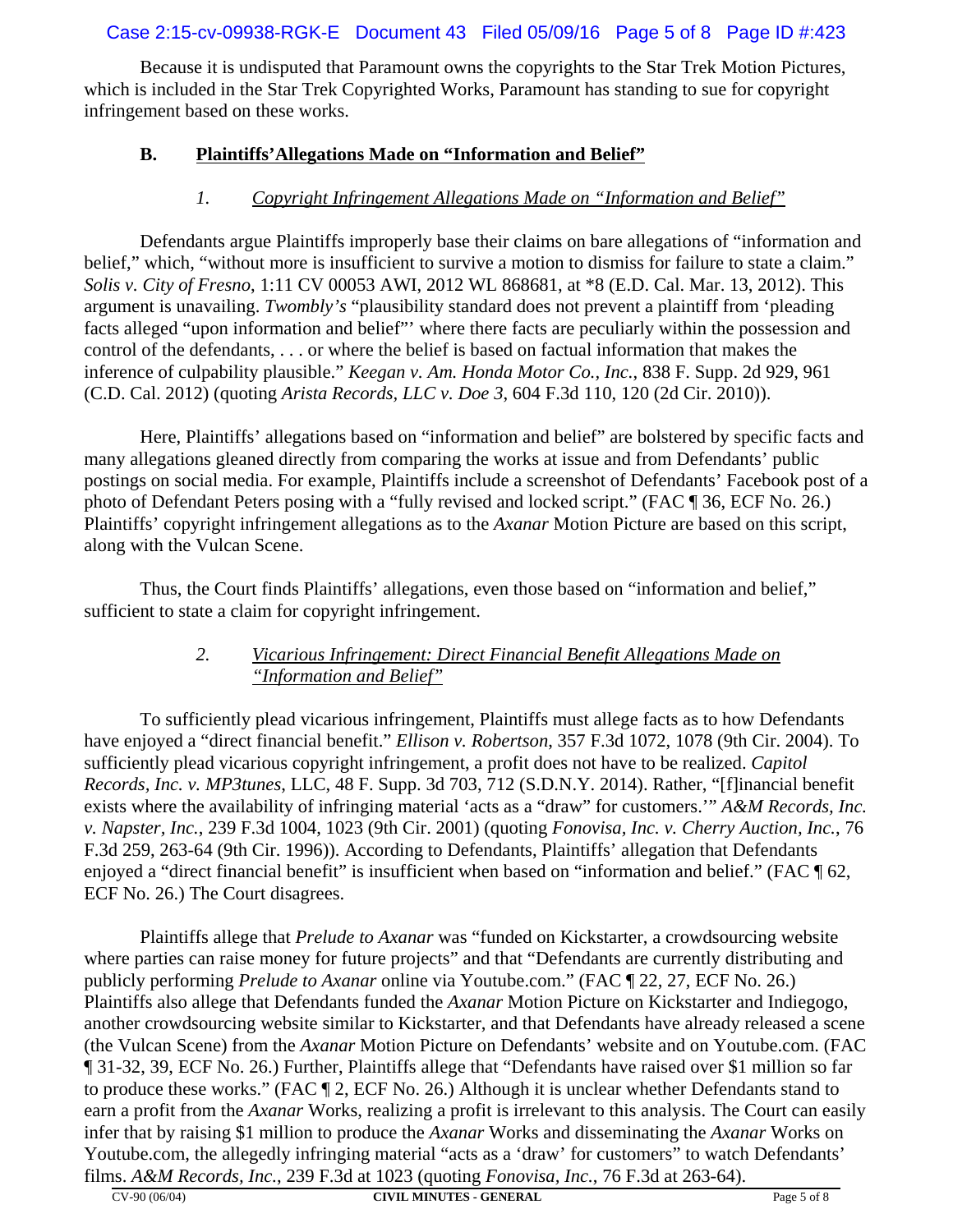#### **C. Non-Protectable Elements**

To prove copyright infringement, Plaintiffs must demonstrate that the "*protectable elements, standing alone*, are substantially similar," so the Court must "filter out and disregard the non-protectable elements in making [its] substantial similarity determination." *Funky Films, Inc. v. Time Warner Entm't Co., L.P.*, 462 F.3d 1072, 1077 (9th Cir. 2006) (quoting *Williams v. Crichton*, 84 F.3d 581, 588 (2d Cir. 1996)). Defendants argue that the Court must "filter out" non-protectable elements of the Star Trek Copyrighted Works. Defendants contend that non-protectable elements include the following: (1) costumes; (2) geometric shapes (e.g., the Starfleet command insignia); (3) words and short phrases (e.g., the names of planets or races); (4) elements of works derived from nature, the public domain, or third party works (e.g., Vulcans' appearance with pointy ears or the concept of warp drive); (5) the Klingon language; (6) the mood or theme of "science fiction action adventure"; (7) scenes-a-faire elements (e.g., staples of science fiction such as starships and medals on uniforms); and (8) characters identified by Plaintiffs (e.g., Garth of Izar, Soval, and Robau). The Court finds that Defendants' argument mischaracterizes the scope of Plaintiffs' copyright claims.

When viewed in a vacuum, each of these elements may not individually be protectable by copyright. Plaintiffs, however, do not seek to enforce their copyright in each of these elements individually. Rather, Plaintiffs' copyright infringement claims are based on the Star Trek Copyrighted Works as a whole. The Complaint clearly defines the works at issue (the Star Trek Copyrighted Works), and includes the copyright registration numbers for the motion pictures and the first episode of each television series. The Court finds it unnecessary to analyze whether the allegedly non-protectable elements of the Star Trek Copyrighted Works are eligible for copyright protection because Plaintiff describes these elements in the Complaint solely in an effort to demonstrate how the *Axanar* Works are substantially similar to the Star Trek Copyrighted Works.<sup>1</sup>

Further, even if each individual element were not protected by copyright, unprotectable elements "may gain some protection in combination with each other. Specific combinations of unprotectable elements may be copyrightable provided that the elements combined are numerous enough and their selection and arrangement original enough that their combination constitutes an original work of authorship." *Muromura v. Rubin Rostaer & Associates*, CV 12-09263 DDP AGRX, 2015 WL 1728324, at \*3-4 (C.D. Cal. 2015). Defendants use *Muromura* to support their argument that the Court should dismiss Plaintiffs' claims because Plaintiffs fail to allege copyright infringement of protectable elements, but ignore *Muromura's* proposition that unprotectable elements may be copyrightable when combined. *Muromura*, therefore, supports Plaintiffs' claims because Plaintiffs allege elements that, when combined with one another, form the entire Star Trek franchise of television series and films. Plaintiffs allege Defendants copied numerous aspects of the Star Trek Copyrighted Works such as the Klingons, the U.S.S. Enterprise, the Vulcans, the Federation, and certain Star Trek characters. Plaintiffs do not allege that Defendants copied each of these Star Trek elements separately, but rather that Defendants copied each of these elements and combined them together in such a way that recreates the Star Trek world. Thus, Plaintiffs' allegations are sufficient to support the copyright infringement claims.

## **D. Plaintiffs' Claims Are Not Premature**

Defendants argue that Plaintiffs' claims regarding the *Axanar* Motion Picture are premature because the film is not yet complete. Defendants maintain that without a completed film, the Court is

<sup>&</sup>lt;sup>1</sup>Defendants' Request for Judicial Notice relates to this point. (Def.s' Request for Judicial Notice, ECF No. 30.) Because the Court finds it unnecessary to determine whether each individual element is entitled to copyright protection individually, the Court finds it unnecessary to take judicial notice of the requested facts at this time.<br> $\frac{C_{V-90(06/04)}}{C_{V}}$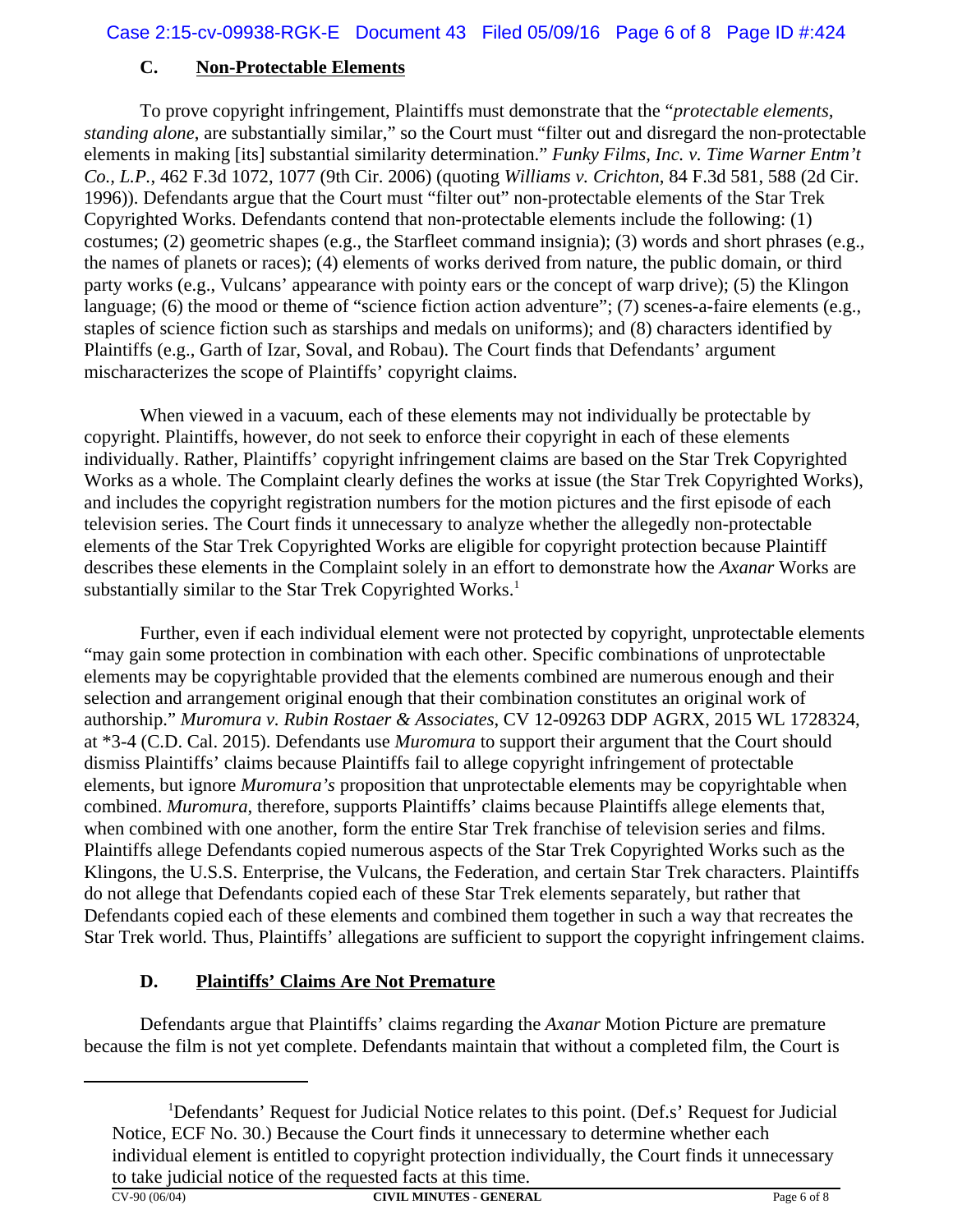#### Case 2:15-cv-09938-RGK-E Document 43 Filed 05/09/16 Page 7 of 8 Page ID #:425

unable to analyze substantial similarity, evaluate a fair use defense, or evaluate a de minimus use defense.

Defendants' reliance on a case from this Court is misplaced. In *Gilbert v. New Line Prods., Inc.*, No. CV 09-02231 RGK, 2009 WL 7422458, at \*2 (C.D. Cal. Nov. 16, 2009), this Court found no substantial similarity between the plaintiff's screenplay and the defendant's film upon an analysis of the "plot, themes, dialogue, mood, setting, pace, characters, and sequence of events." Despite Defendants' argument, *Gilbert* does not stand for the proposition that a court is unable to analyze substantial similarity involving an unfinished film. Rather, *Gilbert* provides an instructive analysis of how courts conduct a substantial similarity inquiry. Because Plaintiffs' allegations of infringement are based upon an entire franchise of works, the Court anticipates that its substantial similarity analysis will primarily be based on Defendants' utilization of similar character, theme, setting, and mood in the *Axanar* Works, rather than copying a specific plot line or dialogue sequence. Despite Defendants' arguments, the Court finds Plaintiffs' allegations of a "fully revised and locked" script and a completed scene from the *Axanar* Motion Picture sufficient to conduct the substantial similarity analysis.

Plaintiffs allege that Defendants have already completed and disseminated a scene from the *Axanar* Motion Picture (the Vulcan Scene) and have a "fully revised and locked" script. (FAC ¶ ¶ 32, 36, ECF No. 26.) Defendants, however, argue that this script is not completed and courts have refused to look at earlier drafts of screenplays because they lack reliability in determining substantial similarity. *Walker v. Time Life Films, Inc.*, 615 F. Supp. 430, 435 (S.D.N.Y. 1985); *Quirk v. Sony Pictures Entertainment, Inc.*, No. C 11-2773 RS, 2013 WL 1345075, at \*6 (N.D. Cal. April 2, 2013); *Hudson v. Universal Pictures Corp.*, No. 03-CV-1008(FB)(LB), 2004 WL 1205762, at \*3 (E.D.N.Y. April 29, 2004); and *Marshall v. Yates*, No. CV-81-1850-MML, 1983 WL 1148, at \*2 n.2 (C.D. Cal. Oct. 26, 1983). At the motion to dismiss stage, the Court looks to whether Plaintiffs' claims, taken as true, are plausible on their face. *Ashcroft v. Iqbal*, 556 U.S. 662, 678 (2009) (quoting *Bell Atl. Corp. v. Twombly*, 550 U.S. 544, 570 (2007)). Taking Plaintiffs' allegations as true, the Court finds it plausible that Defendants have completed a final script of the *Axanar* Motion Picture. The Court will be able to analyze substantial similarity based on the script and the already disseminated Vulcan Scene.

Further, in accordance with the Copyright Act, a work, including an infringing work, is "fixed in a tangible medium of expression when its embodiment in a copy . . . is sufficiently permanent or stable to permit it to be perceived, reproduced, or otherwise communicated for a period of more than transitory duration. . . . When the work is 'prepared over a period of time, the portion of it that has been fixed at any particular time constitutes the work as of that time.'" *Walt Disney Productions v. Filmation Associates*, 628 F. Supp. 871, 876 (C.D. Cal. 1986) (citing 17 U.S.C. § 101). At this time, Plaintiffs sufficiently allege that the *Axanar* Motion Picture is a work consisting of the Vulcan Scene and the final script.

Because Plaintiffs have sufficiently alleged Defendants created the Vulcan Scene as well as a "final and locked script," the Court finds that Plaintiffs' claims based on the *Axanar* Motion Picture are ripe for adjudication.

#### **E. Defendants' Prior Restraint Argument**

Finally, Defendants argue that it would be an impermissible prior restraint for the Court to allow Plaintiffs' claims based on the *Axanar* Motion Picture to proceed. This argument is unavailing. Plaintiffs have not yet filed a motion for injunctive relief and Defendants are not restrained by the filing of this Complaint. Rather, Defendants are on notice that Plaintiffs allege certain copyright infringement allegations against them. This ruling does not affect Defendants choice to proceed with the production of the *Axanar* Motion Picture. Though Defendants attempt to utilize *Globe International, Inc. v. National Enquirer, Inc.*, No. 98-10613 CAS (MANX), 1999 WL 727232, at \*5 (C.D. Cal. Jan. 25, 1999)